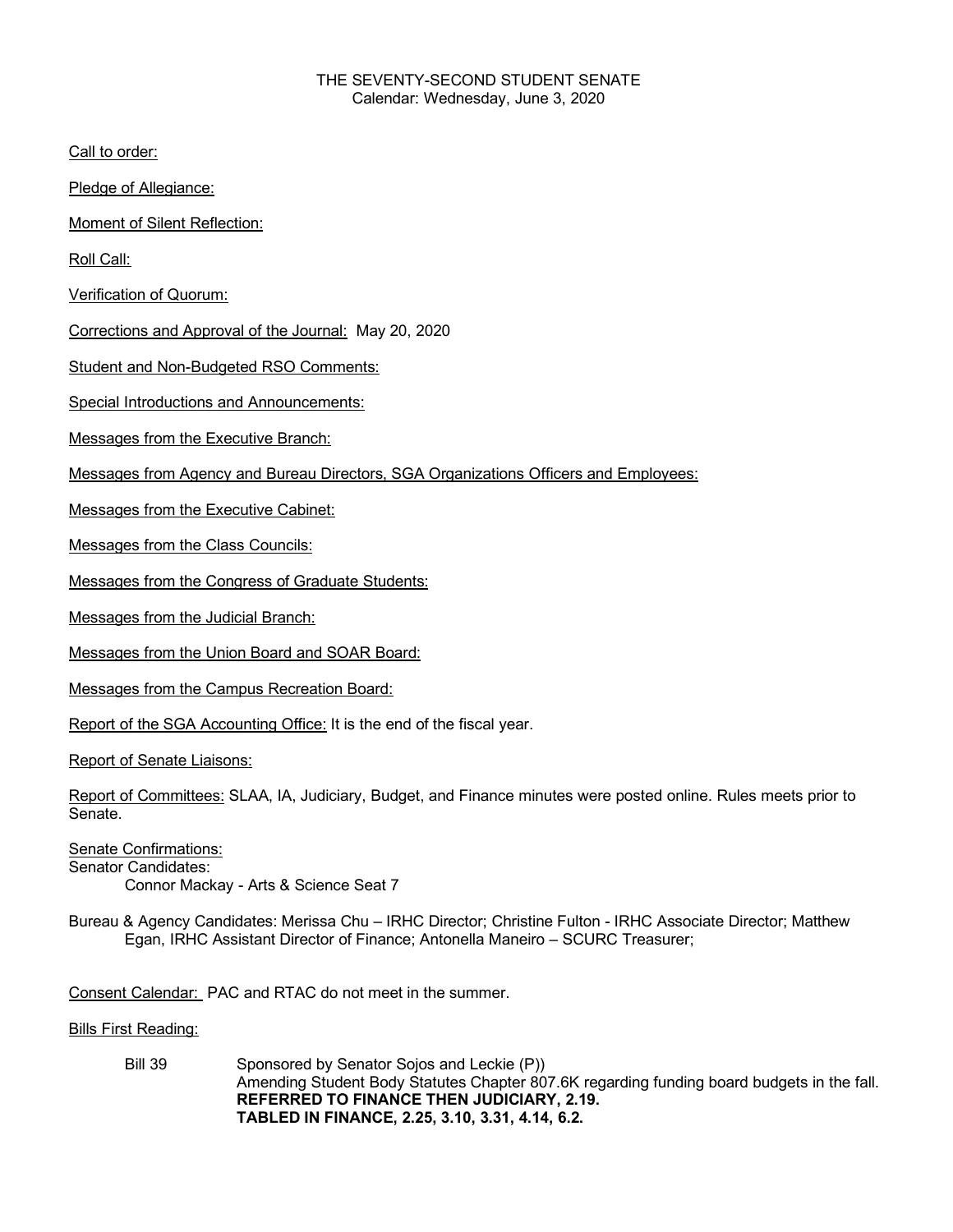| <b>Bill 57</b> | Sponsored Sojos and Adamyk (P)<br>Amending Student Body Statutes 807.6 clarifying advertising regarding RSOs.<br>REFERRED TO FINANCE THEN JUDICIARY, 3.4.<br>TABLED IN FINANCE, 3.10, 3.31, 4.14, 6.2.                                                                                                                                         |
|----------------|------------------------------------------------------------------------------------------------------------------------------------------------------------------------------------------------------------------------------------------------------------------------------------------------------------------------------------------------|
| <b>Bill 58</b> | Sponsored by Senator Sojos (P)<br>Amending Student Body Statutes 807.6G clarifying funding to organizations.<br>REFERRED TO FINANCE THEN JUDICIARY, 3.4.<br>TABLED IN FINANCE, 3.10, 3.31, 4.14, 6.2.                                                                                                                                          |
| <b>Bill 68</b> | Sponsored by Senator Sojos (P)<br>Amending Student Body Statutes Chapter 807.6 regarding RTAC. REFERRED TO<br>FINANCE, THEN JUDICIARY, 3.11. PASSED IN JUDICIARY OUT OF SEQUENCE, 4.6.                                                                                                                                                         |
| <b>Bill 70</b> | Sponsored by Senator Ready (P), Adamyk (Co)<br>A transfer of \$8500 from Senate Projects to New Student & Family Programs to pay for<br>orientation bags. REFERRED TO SLAA THEN BUDGET, 3.11.<br>AMENDED AND TABLED IN SLAA, 3.30.<br>AMENDED AND PASSED IN SLAA, 4.13. TABLED IN BUDGET, 4.15. WITHDRAWN BY<br><b>SPONSOR IN BUDGET, 6.2.</b> |
| <b>Bill 71</b> | Sponsored by Senator Ready (P), Adamyk (Co)<br>A transfer of \$8,675 from Executive Projects to New Student & Family Programs to pay for<br>orientation bags. REFERRED TO BUDGET, 3.11.<br>TABLED IN BUDGET, 3.31, 4.15. WITHDRAWN BY SPONSOR IN BUDGET, 6.2.                                                                                  |
| <b>Bill 72</b> | Sponsored by Senator Primozic (P)<br>Amending Student Body Statutes Chapter 303.2 regarding TLI Leadership.<br><b>REFERRED TO IA THEN JUDICIARY, 3.11.</b><br>PASSED IA, 4.14.                                                                                                                                                                 |
| <b>Bill 75</b> | Sponsored by Senator Sojos (P)<br>Amending Student Body Statutes Chapter 807.6G regarding travel funding limits.<br>REFERRED TO FINANCE THEN JUDICIARY, 4.1.                                                                                                                                                                                   |
| <b>Bill 78</b> | Sponsored by Senator Weber (P), Leckie & Slimak (Co)<br>Amending Student Body Statutes Chapter 400.5.<br>REFERRED TO JUDICIARY, 4.15. WITHDRAWN BY SPONSOR IN COMMITTEE, 6.1.                                                                                                                                                                  |
| <b>Bill 80</b> | Sponsored by Senator Lavender and Ready (P)<br>Amending Student Body Statutes Chapter 300.4<br>REFERRED TO JUDICIARY, 4.15. PASSED THEN TABLED IN JUDICIARY, 6.1.                                                                                                                                                                              |
| <b>Bill 81</b> | Sponsored by Senator Lavender and Ready (P)<br>Amending Student Body Statutes Chapter 300.5.<br>Lavender moved to put a bill on first reading, seconded by Leckie, no objections, 4.15.<br>REFERRED TO JUDICIARY, 4.15. PASSED THEN TABLED IN JUDICIARY, 6.1.                                                                                  |
| Bill 82        | Sponsored by Senator Lavender and Ready (P)<br>Amending Student Body Statutes Chapters 300-302.<br>Lavender moved to put a bill on first reading, seconded by Leckie, no objections, 4.15.<br>REFERRED TO JUDICIARY, 4.15. PASSED THEN TABLED IN JUDICIARY, 6.1.                                                                               |
| <b>Bill 84</b> | Sponsored by Senator Leckie (P)<br>Amending Student Body Statutes Chapter 509 with regards to appointing General Counsel.<br>REFERRED TO JUDICIARY, 5.20. TABLED IN JUDICIARY, 6.1.                                                                                                                                                            |
| Bill 85        | Sponsored by Senator Leckie (P), Adamyk, Porter, Murcia, Waters, Kilinc, Martin (Co)<br>Amending Student Body Statutes Chapter 300 with regards to the Attorney General.<br>REFERRED TO JUDICIARY, 5.20. TABLED IN JUDICIARY, 6.1.                                                                                                             |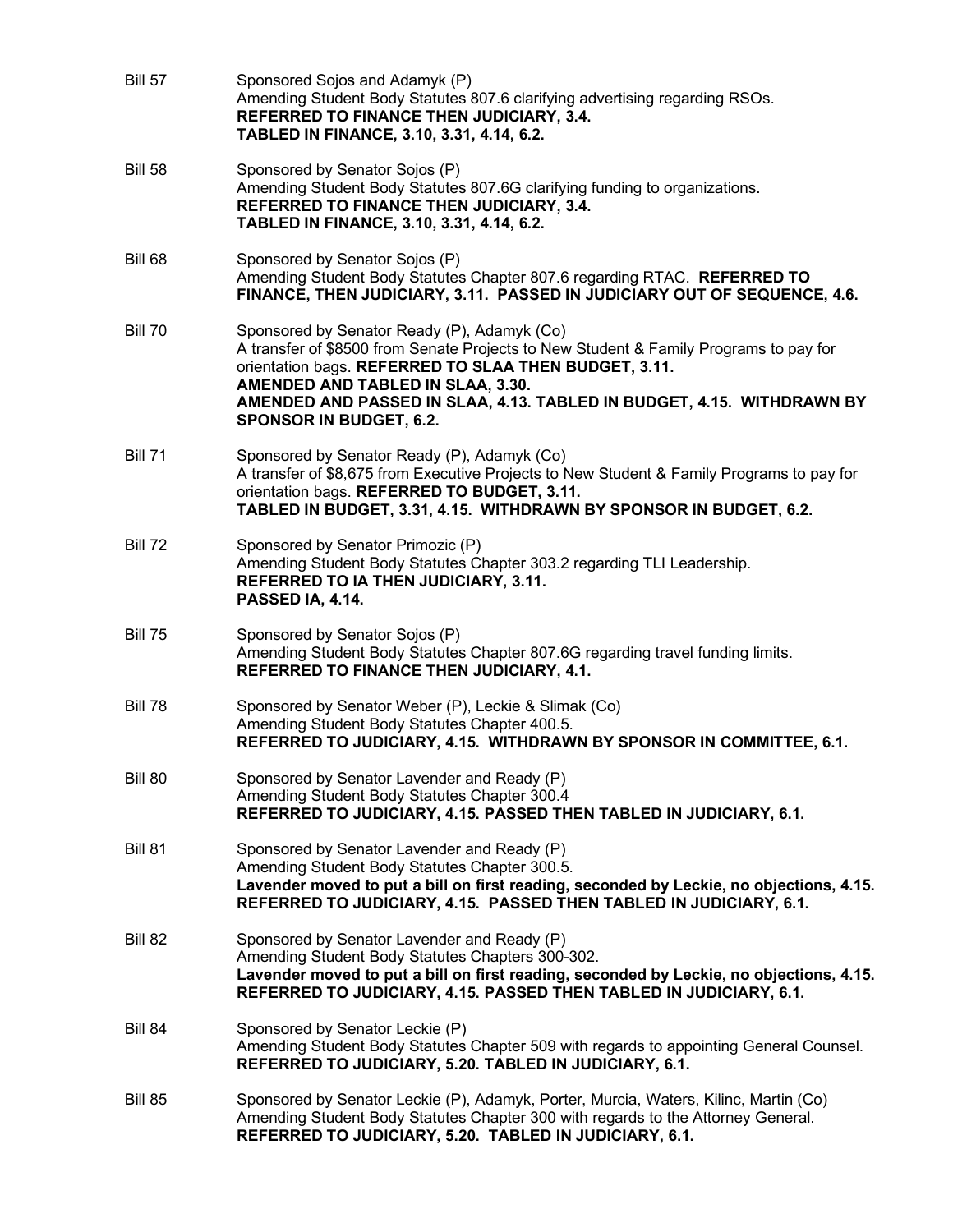| Bill 86                      | Sponsored by Senator Dobson (P), Stinson, and Adams (Co)<br>Amending Student Body Statutes Chapter 100.5 to add Deputy Treasurer and members of the<br>Executive Office to the list of major positions.       |
|------------------------------|---------------------------------------------------------------------------------------------------------------------------------------------------------------------------------------------------------------|
| Bill 87                      | Sponsored by Senator Ryan (P)<br>Amending Student Body Statutes Chapter 802.4 with regards to Public Advertisement of<br>events.                                                                              |
| Bill 88                      | Sponsored by Senator Gnanam (P) and Bogle (Co)<br>Amending Student Body Statutes Chapter 207.4 with regards to New Senator Orientation                                                                        |
| <b>Bills Second Reading:</b> |                                                                                                                                                                                                               |
| <b>Bill 62</b>               | Sponsored by Senator Villacorta & Gnanam (P), Murcia (Co)<br>Amending Student Body Statutes Chapter 1005.5 regarding amendments. GNANAM ADDED<br>AS PRIMARY SPONSOR AND MURCIA AS COSPONSOR BY VILLACORTA AND |

**PORTER. REFERRED TO JUDICIARY, 3.4. AMENDED AND PASSED IN JUDICIARY, 3.9.**  Weber moves to send back to committee, Sojos seconds, Maymon objects. Ready calls the question, England seconds, **29-12-0 REMANDED, 3.11. TABLED IN JUDICIARY, 3.30. TABLED IN JUDICIARY, 4.6. PASSED IN JUDICIARY, 6.1.** Bill 66 Sponsored by Senators Villacorta & Acanda (P) Amending Student Body Statutes Chapter 307 regarding changing the SGA application. **REFERRED TO INTERNAL AFFAIRS THEN TO JUDICIARY, 3.4. PASSED IN IA, 3.31. PASSED IN JUDICIARY, 4.6.** Bill 74 Sponsored by Senator Slimak (P) A transfer of \$4314 from Senate Projects to Facilities for COB tables. **REFERRED TO SLAA THEN BUDGET, 3.11. PASSED IN SLAA, 3.30. PASSED IN BUDGET, 3.31. Slimak moves to table until after COVID-19. Murcia seconds.**  Bill 77 Sponsored by Senator Ready (P), Adamyk, Sojos, Weber (Co) A transfer for \$6969 from PAC to Senate Projects. **REFERRED TO BUDGET, 4.1. PASSED BUDGET, 4.15.**

Porter calls the question, Gonzalez seconds, no objections, **43-2-1 PASSED.** Later, Lavender moved to reconsider, Leckie seconds, Haslett objects and withdraws. Porter move to remand to committee, Chabot seconds, no objections.. . **SENT BACK TO BUDGET, 4.15. WITHDRAWN BY SPONSOR IN BUDGET, 6.2.**

Bill 79 Sponsored by Senator Lavender and Ready (P) Amending Student Body Statutes Chapter 300.2. **REFERRED TO JUDICIARY, 4.15. PASSED IN JUDICIARY, 6.1.**

Bill 83 Sponsored by Dean (P) and Fahey (Co) An allocation of \$2000 from Senate Projects to the ProfessioNole Clothing Closet. **Dean moves to put a bill on first reading, seconded by Gonzalez, no objections, 4.15. REFERRED TO SLAA THEN BUDGET, 4.15. PASSED IN SLAA, 6.1. AMENDED AND PASSED IN BUDGET, 6.2.** 

Constitutional Amendments:

| Amendment 1   | Sponsored by Senator Leckie (P)<br>To create a constitutional review commission in the Student Body Constitution.                          |
|---------------|--------------------------------------------------------------------------------------------------------------------------------------------|
| Resolutions:  |                                                                                                                                            |
| Resolution 44 | Sponsored by Senator Weber (P), Leckie and Slimak (Co) 1<br>Amending Student Senate Rules of Procedure Chapter 11 regarding Senate voting. |